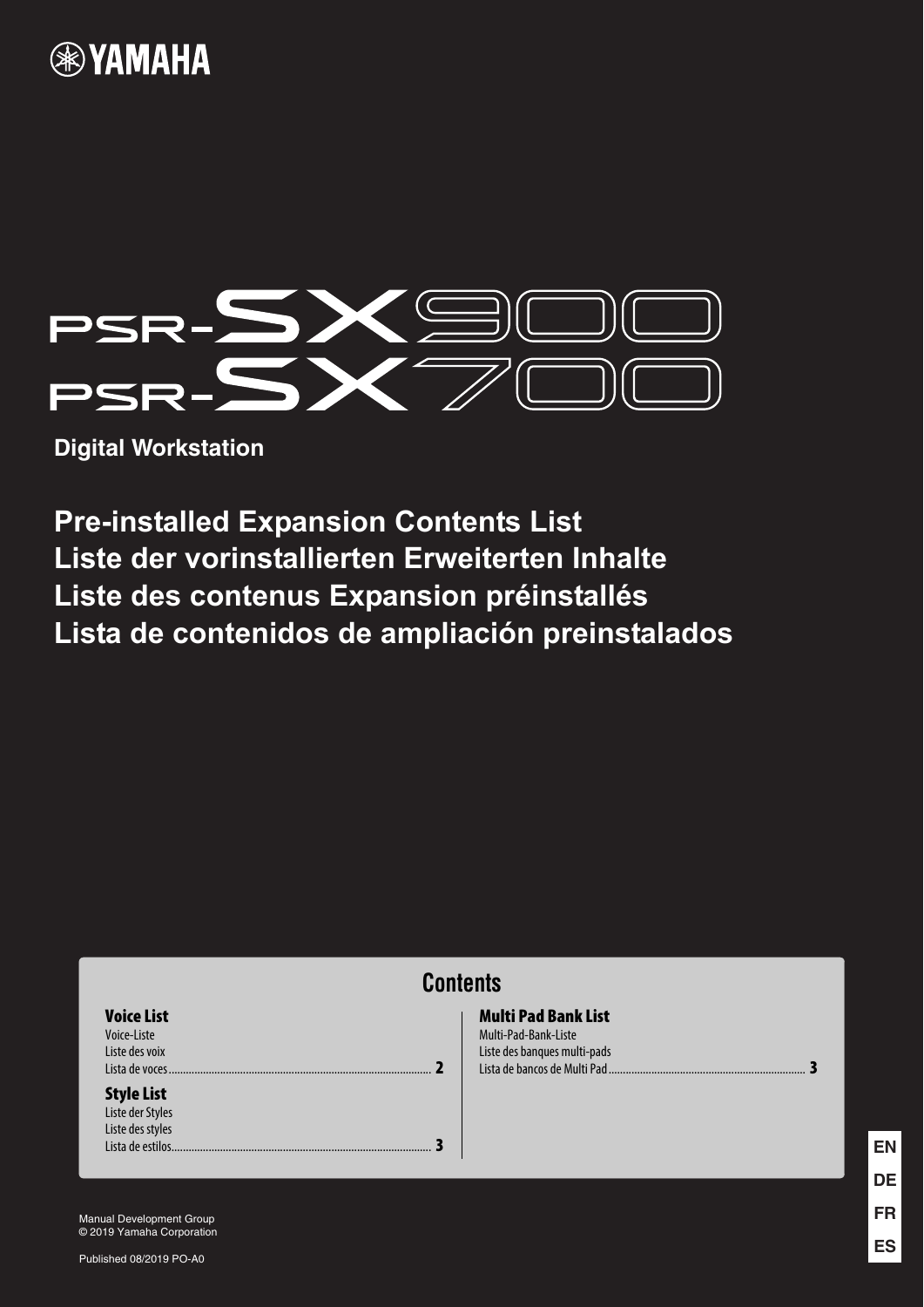### <span id="page-1-0"></span>**Voice List / Voice-Liste / Liste des voix / Lista de voces**

|               |                          |     | <b>Voice Number</b> |                |            |
|---------------|--------------------------|-----|---------------------|----------------|------------|
| Category      | Voice Name               | MSB | LSB                 | PC#<br>(1–128) | Voice Type |
| African       | AfricanBigKit            | 126 | $\mathbf 0$         | 52             | Live!SFX   |
|               | BabyTalkingDrum          | 126 | 0                   | 53             | Live!SFX   |
|               | MotherTalkingDrum        | 126 | 0                   | 54             | Live!SFX   |
| Europe        | AccordionKabina1         | 49  | 4                   | 13             | Regular    |
|               | AccordionKabina2         | 49  | 9                   | 10             | Regular    |
|               | AccordionOrgan1          | 49  | 9                   | 11             | Regular    |
|               | BabyBass                 | 49  | 5                   | 12             | Regular    |
|               | BajanCombi L+R           | 49  | 4                   | 14             | Regular    |
|               | BalalaikaPluck           | 49  | 4                   | 15             | Regular    |
|               | BalalaikaTrem            | 49  | 4                   | 16             | Regular    |
|               | BalkanClarinet           | 49  | 9                   | 18             | Regular    |
|               | BandurriaTrem            | 49  | 5                   | 42             | Regular    |
|               | BaritonStac              | 49  | 4                   | 7              | Regular    |
|               | <b>BouzoukiPluck</b>     | 49  | 2                   | 13             | Regular    |
|               | <b>BraciMega</b>         | 49  | 9                   | 3              | Live!      |
|               | <b>BraciSpiccato</b>     | 49  | 9                   | 30             | Live!      |
|               | ContrabasBun             | 49  | 9                   | 6              | Regular    |
|               | ContrabasShort           | 49  | 9                   | 29             | Regular    |
|               | CymbalonMega             | 49  | 9                   | 1              | Live!      |
|               | CymbalonOpenAll          | 49  | 9                   | 25             | Live!      |
|               | Drumbla&Whistles         | 49  | 9                   | 42             | Regular    |
|               | FatSawHook               | 49  | 9                   | 43             |            |
|               |                          |     |                     |                | Regular    |
|               | FatSawPad<br>FiddleShort | 49  | 9                   | 46             | Regular    |
|               |                          | 49  | 4                   | 20             | Regular    |
|               | FlamGuitarRhy            | 49  | 5                   | 9              | Regular    |
|               | FlamGuitarSolo           | 49  | 5                   | 8              | Regular    |
|               | FujaraEndingVel          | 49  | 9                   | 38             | Regular    |
|               | GajdaCombiG              | 49  | 4                   | 12             | Regular    |
|               | ItalianBandon            | 49  | 5                   | 1              | Regular    |
|               | <b>ItalianMaster</b>     | 49  | 5                   | 2              | Regular    |
|               | ItalianTenorsax          | 49  | 5                   | 4              | Regular    |
|               | Jew'sHrp+Whistle         | 49  | 4                   | 22             | Regular    |
|               | <b>JPShortSeq</b>        | 49  | 9                   | 47             | Regular    |
|               | LaudFing&Trem            | 49  | 5                   | 43             | Regular    |
|               | LaudTrem                 | 49  | 5                   | 45             | Regular    |
|               | NuTrumpet                | 49  | 4                   | 1              | Regular    |
|               | PortoGitLite             | 49  | 5                   | 11             | Regular    |
|               | PrimTamburaPluck         | 49  | 9                   | 36             | Regular    |
|               | TamburaTremTutti         | 49  | 4                   | 18             | Regular    |
|               | TamburaVeloSw            | 49  | 9                   | 35             | Regular    |
|               | TromboneStac             | 49  | 4                   | 5              | Regular    |
|               | TubaStac                 | 49  | 4                   | 8              | Regular    |
|               | <b>BalkanPercussion</b>  | 126 | 1                   | 12             | <b>SFX</b> |
|               | GochDrums                | 126 | J.                  | 13             | <b>SFX</b> |
|               | <b>BalkanPowerDrums</b>  | 126 | 1                   | 14             | SFX        |
|               | FlamencoKit              | 126 | 1                   | 16             | SFX        |
|               | DancePowerKit            | 126 | 1                   | 19             | SFX        |
|               |                          |     |                     |                |            |
|               | RomaniaDrumkit           | 126 | $\mathbf{1}$        | 23             | <b>SFX</b> |
|               | EthnicPercKit2           | 126 | 1                   | 27             | <b>SFX</b> |
| Latin America | Trompeta                 | 50  | 2                   | 49             | Regular    |
|               | TrompetaCorta            | 50  | 2                   | 53             | Regular    |
|               | BajoSexto                | 50  | 2                   | 55             | Regular    |
|               | AccNorteno               | 50  | 2                   | 56             | Regular    |
|               | BrasilKit1               | 126 | 0                   | 98             | Live!SFX   |
|               | Bateria-Tambora          | 126 | $\mathbf{1}$        | 45             | <b>SFX</b> |
|               | Gritos1                  | 126 | 1                   | 46             | <b>SFX</b> |
|               | Gritos2                  | 126 | 1                   | 48             | <b>SFX</b> |
|               | TrompetaMega             | 50  | 2                   | 58             | MegaVoice  |
|               | Trompeta S Mega          | 50  | 2                   | 59             | MegaVoice  |
|               | VihuelaMega              | 50  | 2                   | 60             | MegaVoice  |
|               | GuitarronMega            | 50  | 2                   | 61             | MegaVoice  |
|               | AccordionMega            | 50  | 2                   | 62             | MegaVoice  |

| Category | <b>Voice Name</b> |                          | <b>Voice Number</b> |                    |                   |
|----------|-------------------|--------------------------|---------------------|--------------------|-------------------|
|          |                   | MSB                      | LSB                 | PC#<br>$(1 - 128)$ | <b>Voice Type</b> |
| Oriental | NayLegato         | 8                        | 34                  | 78                 | S.Art!            |
|          | NeyAnbanLegTrl    | 8                        | 41                  | 112                | S.Art!            |
|          | NeyAnbanLegato    | 8                        | 42                  | 112                | S.Art!            |
|          | NayOverblow       | 104                      | $\overline{c}$      | 78                 | Sweet!            |
|          | MizmarLegTril     | 8                        | 37                  | 112                | S.Art!            |
|          | MizmarLegato      | 8                        | 38                  | 112                | S.Art!            |
|          | MizmarTrill       | 104                      | $\overline{c}$      | 112                | Regular           |
|          | Zurnalegato       | 8                        | 33                  | 112                | S.Art!            |
|          | ZokraLegTrill     | 8                        | 35                  | 112                | S.Art!            |
|          | ZokraTrill        | 104                      | 6                   | 112                | Regular           |
|          | KamanchehLeg      | 8                        | 44                  | 78                 | S.Art!            |
|          | KamanchehStrong   | 104                      | $\overline{c}$      | 111                | Live!             |
|          | OudTremolo        | 104                      | 2                   | 106                | Regular           |
|          | Watariat1         | 104                      | $\overline{c}$      | 49                 | Live!             |
|          | Watariat2         | 104                      | 3                   | 49                 | Live!             |
|          | Watariat3         | 104                      | 4                   | 49                 | Live!             |
|          | Watariat4         | 104                      | 5                   | 49                 | Live!             |
|          | Watariat5         | 104                      | 7                   | 49                 | Live!             |
|          | Watariat6         | 104                      | 8                   | 49                 | Live!             |
|          | Watariat7         | 104                      | 9                   | 49                 | I ive!            |
|          | Watariat9         | 104                      | 11                  | 49                 | Live!             |
|          | Santur            | 104                      | $\overline{c}$      | 16                 | Regular           |
|          | Qanoun1           | 104                      | 0                   | 108                | Regular           |
|          | QanounTremolo     | 104                      | 1                   | 108                | Regular           |
|          | Garmon            | 104                      | $\overline{7}$      | 22                 | Regular           |
|          | MezwedLegGrc      | S.Art!<br>8<br>39<br>112 |                     |                    |                   |
|          | Solo <sub>3</sub> | 0                        | 109                 | 81                 | Regular           |
|          | Solo4             | 0                        | 108                 | 81                 | Regular           |
|          | Brass2            | 0                        | 122                 | 63                 | Regular           |
|          | A3000KhaligiKit1  | 126                      | 0                   | 73                 | <b>SFX</b>        |
|          | KhaligiMixKit     | 126                      | 0                   | 66                 | <b>SFX</b>        |
|          | A3000PersianKit1  | 126                      | 0                   | 77                 | <b>SFX</b>        |
|          | A3000PersianKit2  | 126                      | 0                   | 79                 | <b>SFX</b>        |
|          | A3000ArabicKit1   | 126                      | 0                   | 76                 | <b>SFX</b>        |
|          | A3000ArabicKit2   | 126                      | 0                   | 78                 | <b>SFX</b>        |
|          | KhaligiKit        | 126                      | 0                   | 38                 | <b>SFX</b>        |
|          | PersianKit        | 126                      | 0                   | 39                 | <b>SFX</b>        |